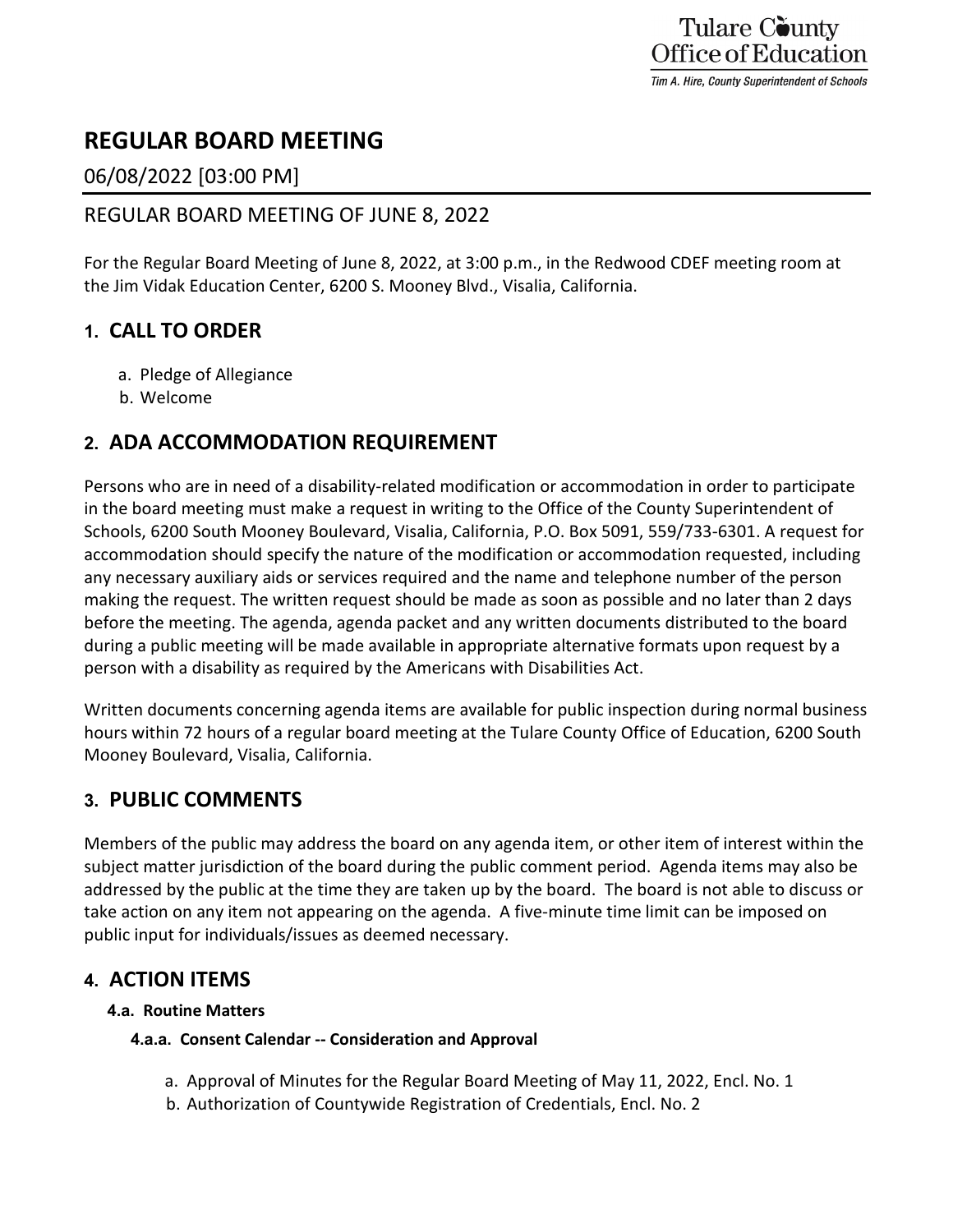- c. Authorization of Temporary County Certificates, Encl. No. 3
- d. Authorization of Countywide Emergency Permit Applications, Encl. No. 4
- e. Acceptance of Donation from Rotary (\$1,500) to TCOE Dream Center, Encl. No. 5
- f. Acceptance of Donation from David and Jamie Allen (\$1,736) to TCOE Dream Center, Encl. No. 6
- g. Acceptance of Donation from The Trophy Shoppe (\$803.44) to Science Fair, Mock Trial and Science Olympiad Student Future Ready Events, Encl. 7

#### **4.b. Old Business**

**4.b.a.** Consideration and Approval, Second Reading of Board Policy and Administrative Regulation (AR) 6158.1 Independent Study for 2021-2022 and Subsequent Years -- **Julie Berk,** Encl. No. 8

**4.b.b.** Consideration and Approval, Second Reading of LCAP Adoption for 2022-2023 for Court/Community/SpEd **-- Karon Valdivieso,** Encl. No. 9

**4.b.c.** Consideration and Approval, Second Reading of LCAP Adoption for 2022-2023 for La Sierra Military Academy **-- Dr. Scott Pierce,** Encl. No. 10

**4.b.d.** Consideration and Approval, Second Reading of LCAP Adoption for 2022-2023 for UPHS -- **Eric Thiessen,** Encl. No. 11

**4.b.e.** Consideration and Approval, Second Reading of A-G Completion Improvement Grant Plan for Court/Community/SpEd -- **Karon Valdivieso,** Encl. No. 12

**4.b.f.** Consideration and Approval, Second Reading of A-G Completion Improvement Grant Plan for La Sierra Military Academy -- **Dr. Scott Price,** Encl. No. 13

**4.b.g.** Consideration and Approval, Second Reading of A-G Completion Improvement Grant Plan for UPHS -- **Eric Thiessen,** Encl. No. 14

#### **4.c. New Business**

**4.c.a.** Presentation of the Universal Prekindergarten Planning and Implementation -- **Julie Berk,** Encl. No. 15

**4.c.b.** Presentation of Williams Valenzuela Uniform Complaint Report, 1st Quarter of 2022 -- **John Rodriguez,** Encl. No. 16

**4.c.c.** Consideration and Approval, 2021-2022 Library and Multimedia Collection -- **Debra Lockwood,**  Encl. No. 17

**4.c.d.** Presentation of County Office Summary Report to LEAs with LCAPs and Differentiated Assistance -- **Dr. Martin Frolli,** Encl. No. 18

**4.c.e.** Presentation of Local Performance Indicator for TCOE Court/Community for 2022 -- **Karon Valdivieso,** Encl. No. 19

**4.c.f.** Presentation of Local Performance Indicator for La Sierra Military Academy for 2022 – **Dr. Scott Pierce,** Encl. No. 20

**4.c.g.** Presentation of Local Performance Indicator for UPHS for 2022 -- **Eric Thiessen,** Encl. No. 21

**4.c.h.** Consideration and Approval, 2021-2022 Forest Reserve Apportionment -- **Sarah Smigiera, Encl. No. 22**